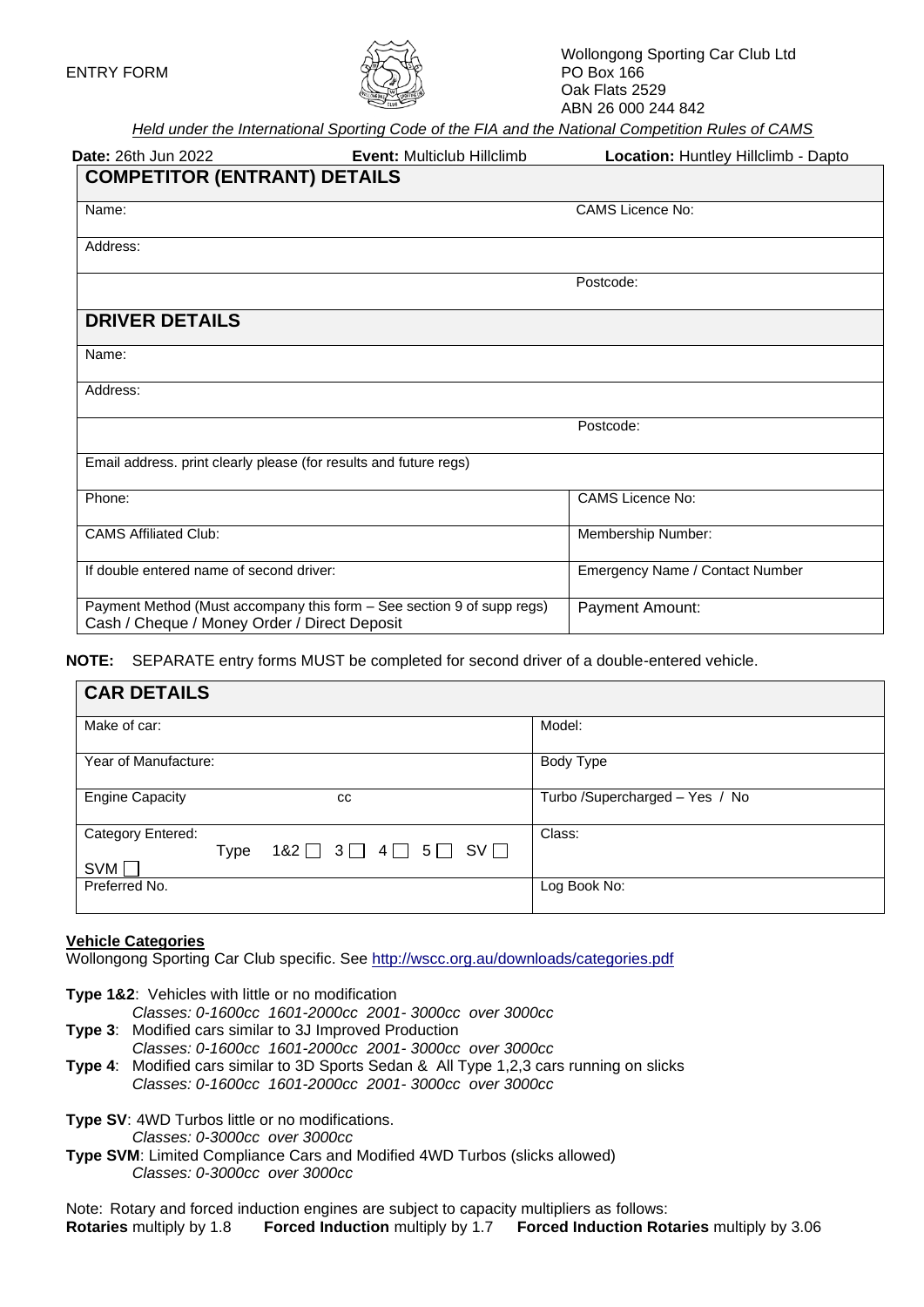## DISCLAIMER EXCLUSION OF LIABILITY, RELEASE AND ASSUMPTION OF RISK COMPETITORS AND/OR DRIVERS

#### **For Competitors**

I/We being the competitor/s of the vehicle described on this Entry Form wish to enter that vehicle for the above event.

### **For Competitors and Drivers**

I/We being the competitor/s and/or driver, certify that the particulars on this form are true and correct in every particular, to the best of my/our knowledge and belief.

I/We declare that I/we have read and understood the Supplementary Regulations issued for the event, and agree to be bound by them and the provisions of the National Competition Rules of the Confederation of Australian Motor Sport Limited ("**CAMS**").

In exchange for being able to attend or participate in the event (including entering the event), I agree:

- to release CAMS and Australian Motor Sport Commission Ltd, promoters, sponsor organisations, land owners and lessees, organisers of the event, their respective servants, officials, representatives and agents (collectively, the "**Associated Entities**") from all liability for my death, personal injury (including burns), psychological trauma, loss or damage (including property damage) ("**harm**") howsoever arising from my participation in or attendance at the event, except to the extent prohibited by law;
- that CAMS and the Associated Entities do not make any warranty, implied or express, that the event services will be provided with due care and skill or that any materials provided in connection with the services will be fit for the purpose for which they are supplied; and
- to attend or participate in the event at my own risk.

I/we acknowledge that:

- the risks associated with attending or participating in the event include the risk that I may suffer harm as a result of:
	- motor vehicles (or parts of them) colliding with other motor vehicles, persons or property;
	- acts of violence and other harmful acts (whether intentional or inadvertent) committed by persons attending or participating in the event; and
	- the failure or unsuitability of facilities (including grand-stands, fences and guard rails) to ensure the safety of persons or property at the event.

• motor sport is dangerous and that accidents causing harm can and do happen and may happen to me. I accept the conditions of, and acknowledge the risks arising from, attending or participating in the event and being provided with the event services by CAMS and the Associated Entities.

I understand that this disclaimer is not intended to exclude any valid claim I may have under the CAMS Personal Insurance Scheme.

Competitor's signature: ........................................................ Date: ........................................

Driver/s signature: ............................................................. Date: ........................................

......................................................... *For persons under the age of 18 years the following parent/guardian consent must be completed.* **PARENT/ GUARDIAN CONSENT – PERSONS UNDER 18 YEARS OLD**

I …………………………………… of [Address] ………………………………………………… am the parent/ guardian**\*** of the above-named ("the minor") who is under 18 years old. I have read this document and understand its contents, including the exclusion of liability and assumption of risk, and have explained the contents to the minor. I consent to the minor attending/ participating in**\*** the event at his/her own risk.

| Parent/Guardian* |  |
|------------------|--|
|                  |  |

**\*** *Delete whichever does not apply*